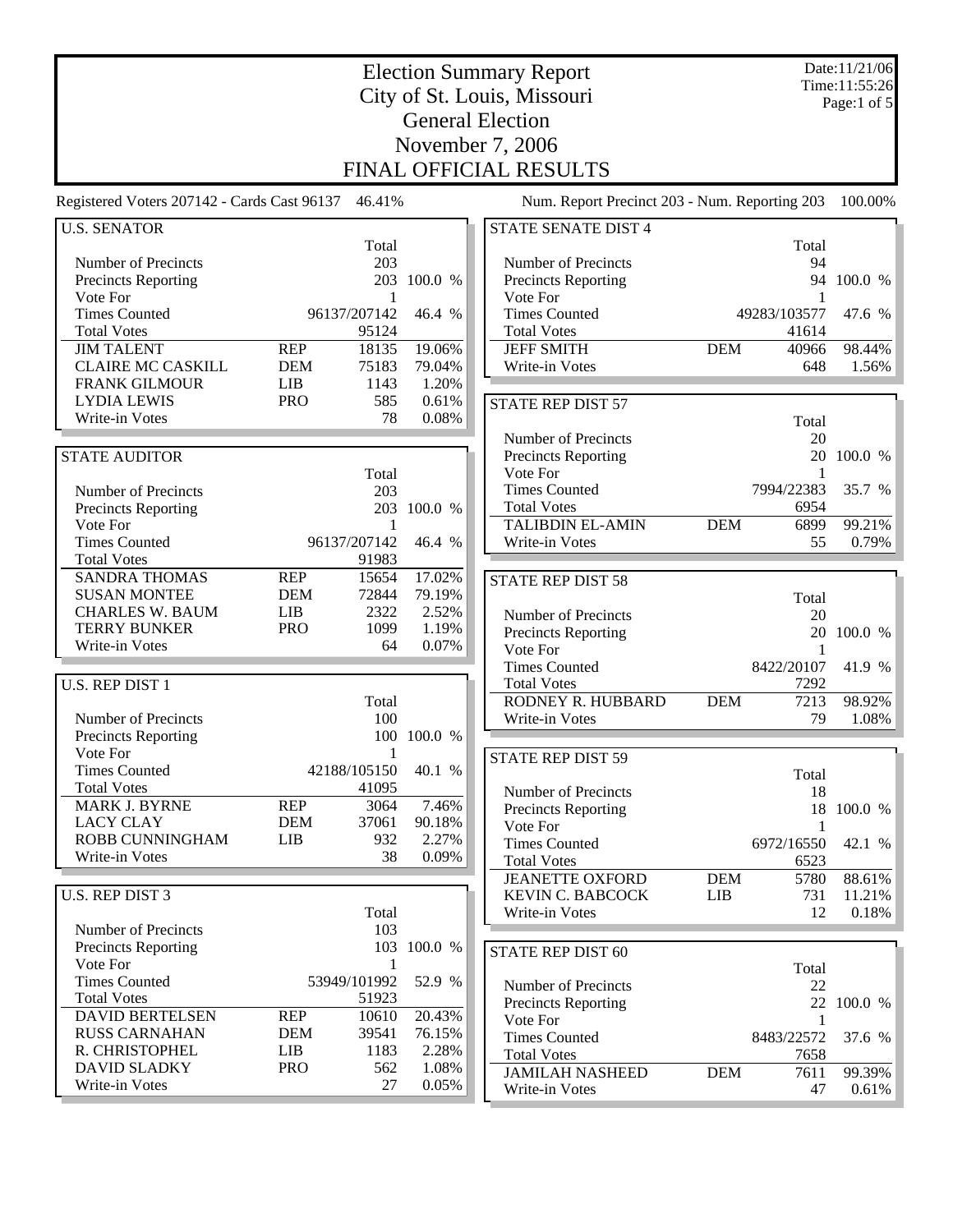|                                                               | Date:11/21/06 |                    |                 |                                                |                          |                                   |                  |  |
|---------------------------------------------------------------|---------------|--------------------|-----------------|------------------------------------------------|--------------------------|-----------------------------------|------------------|--|
| <b>Election Summary Report</b><br>City of St. Louis, Missouri |               |                    |                 |                                                |                          | Time:11:55:26<br>Page: $2$ of $5$ |                  |  |
| <b>General Election</b>                                       |               |                    |                 |                                                |                          |                                   |                  |  |
| November 7, 2006                                              |               |                    |                 |                                                |                          |                                   |                  |  |
| FINAL OFFICIAL RESULTS                                        |               |                    |                 |                                                |                          |                                   |                  |  |
| Registered Voters 207142 - Cards Cast 96137                   |               | 46.41%             |                 | Num. Report Precinct 203 - Num. Reporting 203  |                          |                                   | 100.00%          |  |
| STATE REP DIST 61                                             |               |                    |                 | <b>STATE REP DIST 67</b>                       |                          |                                   |                  |  |
|                                                               |               | Total              |                 |                                                |                          | Total                             |                  |  |
| Number of Precincts                                           |               | 21<br>21           | 100.0 %         | Number of Precincts                            |                          | 16<br>16                          | 100.0 %          |  |
| Precincts Reporting<br>Vote For                               |               | 1                  |                 | <b>Precincts Reporting</b><br>Vote For         |                          | 1                                 |                  |  |
| <b>Times Counted</b>                                          |               | 8311/21953         | 37.9 %          | <b>Times Counted</b>                           |                          | 8802/17324                        | 50.8 %           |  |
| <b>Total Votes</b>                                            |               | 7658               |                 | <b>Total Votes</b>                             |                          | 8117                              |                  |  |
| <b>CONNIE JOHNSON</b>                                         | <b>DEM</b>    | 7618<br>40         | 99.48%          | <b>MIKE DAUS</b><br>ROBERT J. SHELLI           | <b>DEM</b><br><b>LIB</b> | 7309<br>780                       | 90.05%<br>9.61%  |  |
| Write-in Votes                                                |               |                    | 0.52%           | Write-in Votes                                 |                          | 28                                | 0.34%            |  |
| STATE REP DIST 63                                             |               |                    |                 |                                                |                          |                                   |                  |  |
|                                                               |               | Total              |                 | <b>STATE REP DIST 108</b>                      |                          |                                   |                  |  |
| Number of Precincts                                           |               | 23                 |                 |                                                |                          | Total                             |                  |  |
| Precincts Reporting<br>Vote For                               |               | 23<br>$\mathbf{1}$ | 100.0 %         | Number of Precincts<br>Precincts Reporting     |                          | 15<br>15                          | 100.0 %          |  |
| <b>Times Counted</b>                                          |               | 9339/19335         | 48.3 %          | Vote For                                       |                          | 1                                 |                  |  |
| <b>Total Votes</b>                                            |               | 8669               |                 | <b>Times Counted</b>                           |                          | 9690/18270                        | 53.0 %           |  |
| <b>ROBIN WRIGHT-JONES</b>                                     | <b>DEM</b>    | 7755               | 89.46%          | <b>Total Votes</b>                             |                          | 9346                              |                  |  |
| <b>KARL BECK</b><br>Write-in Votes                            | <b>LIB</b>    | 883<br>31          | 10.19%<br>0.36% | <b>ARTHUR L. GANSNER</b><br><b>TOM VILLA</b>   | <b>REP</b><br><b>DEM</b> | 1661<br>7661                      | 17.77%<br>81.97% |  |
|                                                               |               |                    |                 | Write-in Votes                                 |                          | 24                                | 0.26%            |  |
| <b>STATE REP DIST 64</b>                                      |               |                    |                 |                                                |                          |                                   |                  |  |
|                                                               |               | Total              |                 | <b>COLLECTOR OF REV</b>                        |                          |                                   |                  |  |
| Number of Precincts                                           |               | 20                 | 100.0 %         | Number of Precincts                            |                          | Total<br>203                      |                  |  |
| Precincts Reporting<br>Vote For                               |               | 20<br>1            |                 | Precincts Reporting                            |                          |                                   | 203 100.0 %      |  |
| <b>Times Counted</b>                                          |               | 8796/16773         | 52.4 %          | Vote For                                       |                          | -1                                |                  |  |
| <b>Total Votes</b>                                            |               | 7482               |                 | <b>Times Counted</b>                           |                          | 96137/207142                      | 46.4 %           |  |
| <b>RACHEL STORCH</b><br>Write-in Votes                        | <b>DEM</b>    | 7399<br>83         | 98.89%<br>1.11% | <b>Total Votes</b><br><b>GREGORY F.X. DALY</b> | <b>DEM</b>               | 87078<br>77020                    | 88.45%           |  |
|                                                               |               |                    |                 | <b>AUDREY RUIZ-SMITH</b>                       | <b>GRN</b>               | 9755                              | 11.20%           |  |
| STATE REP DIST 65                                             |               |                    |                 | Write-in Votes                                 |                          | 303                               | 0.35%            |  |
|                                                               |               | Total              |                 |                                                |                          |                                   |                  |  |
| Number of Precincts                                           |               | 19                 |                 | LICENSE COLLECTOR                              |                          |                                   |                  |  |
| Precincts Reporting<br>Vote For                               |               |                    | 19 100.0 %      | Number of Precincts                            |                          | Total<br>203                      |                  |  |
| <b>Times Counted</b>                                          |               | 14004/22560        | 62.1 %          | <b>Precincts Reporting</b>                     |                          |                                   | 203 100.0 %      |  |
| <b>Total Votes</b>                                            |               | 11069              |                 | Vote For                                       |                          |                                   |                  |  |
| <b>FRED KRATKY</b>                                            | <b>DEM</b>    | 10895              | 98.43%          | <b>Times Counted</b>                           |                          | 96137/207142                      | 46.4 %           |  |
| Write-in Votes                                                |               | 174                | 1.57%           | <b>Total Votes</b><br>PAT HEROD                | <b>REP</b>               | 90540<br>15587                    | 17.22%           |  |
| <b>STATE REP DIST 66</b>                                      |               |                    |                 | <b>MIKE MC MILLAN</b>                          | <b>DEM</b>               | 74810                             | 82.63%           |  |
|                                                               |               | Total              |                 | Write-in Votes                                 |                          | 143                               | 0.16%            |  |
| Number of Precincts                                           |               | 9                  |                 |                                                |                          |                                   |                  |  |
| Precincts Reporting                                           |               | 9                  | 100.0 %         | <b>RECORDER OF DEEDS</b>                       |                          |                                   |                  |  |
| Vote For<br><b>Times Counted</b>                              |               | 5324/9315          | 57.2 %          | Number of Precincts                            |                          | Total<br>203                      |                  |  |
| <b>Total Votes</b>                                            |               | 4398               |                 | Precincts Reporting                            |                          |                                   | 203 100.0 %      |  |
| MICHAEL VOGT                                                  | <b>DEM</b>    | 4339               | 98.66%          | Vote For                                       |                          | 1                                 |                  |  |
| Write-in Votes                                                |               | 59                 | 1.34%           | <b>Times Counted</b><br><b>Total Votes</b>     |                          | 96137/207142<br>87349             | 46.4 %           |  |
|                                                               |               |                    |                 | <b>SHARON CARPENTER</b>                        | <b>DEM</b>               | 78999                             | 90.44%           |  |
|                                                               |               |                    |                 | JERRY S. MC CALEB                              | <b>GRN</b>               | 8107                              | 9.28%            |  |
|                                                               |               |                    |                 | Write-in Votes                                 |                          | 243                               | 0.28%            |  |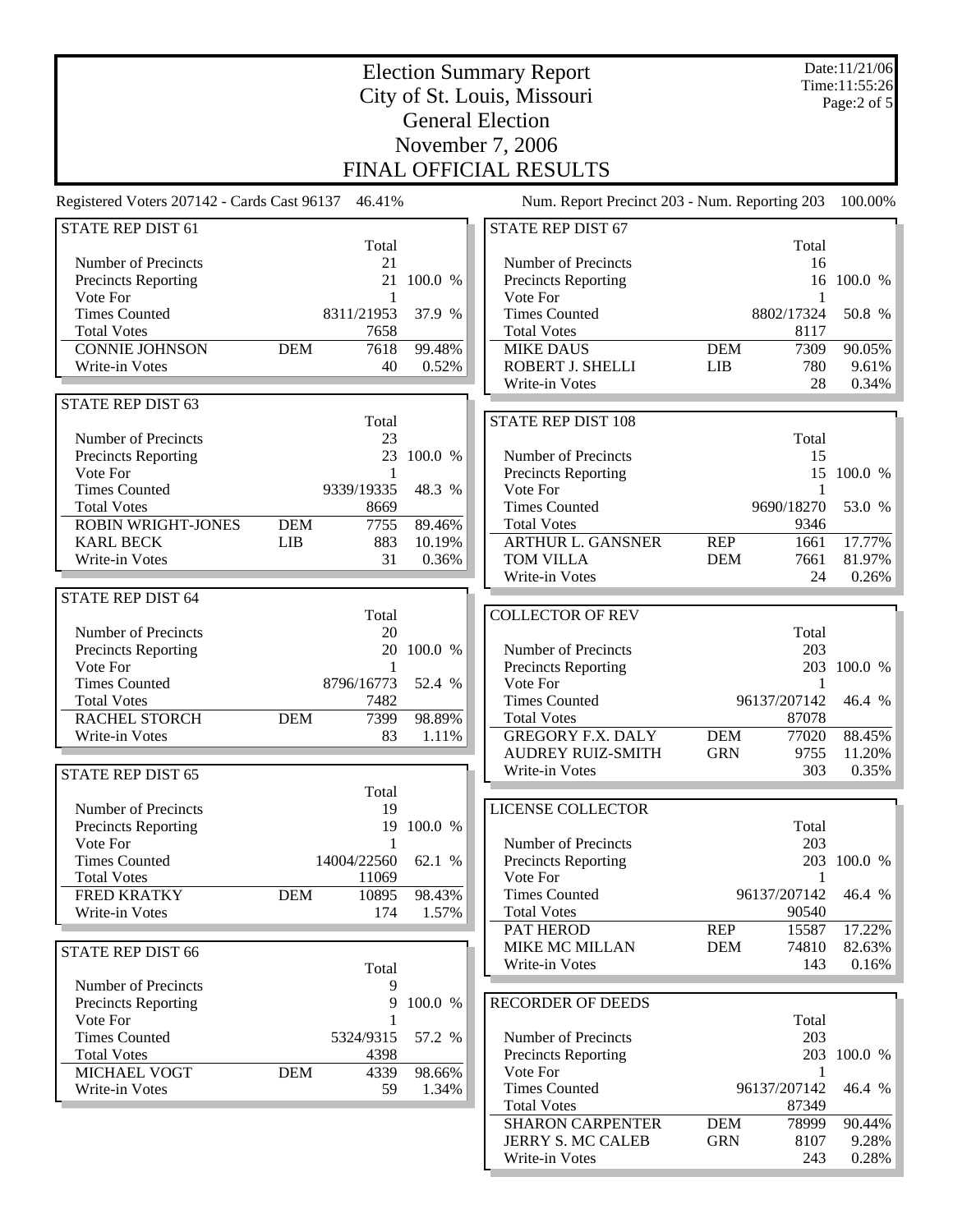|                                             | Date:11/21/06<br>Time:11:55:26<br>Page: 3 of 5 |                  |                                               |                   |                  |  |  |  |
|---------------------------------------------|------------------------------------------------|------------------|-----------------------------------------------|-------------------|------------------|--|--|--|
| <b>General Election</b>                     |                                                |                  |                                               |                   |                  |  |  |  |
| November 7, 2006<br>FINAL OFFICIAL RESULTS  |                                                |                  |                                               |                   |                  |  |  |  |
| Registered Voters 207142 - Cards Cast 96137 | 46.41%                                         |                  | Num. Report Precinct 203 - Num. Reporting 203 |                   | 100.00%          |  |  |  |
| <b>CLERK OF CIRCUIT COURT</b>               |                                                |                  | Judge Nannette A. Baker                       |                   |                  |  |  |  |
| Number of Precincts                         | Total<br>203                                   |                  | Number of Precincts                           | Total<br>203      |                  |  |  |  |
| Precincts Reporting                         | 203                                            | 100.0 %          | Precincts Reporting                           |                   | 203 100.0 %      |  |  |  |
| Vote For                                    | 1                                              |                  | Vote For                                      | 1                 |                  |  |  |  |
| <b>Times Counted</b>                        | 96137/207142                                   | 46.4 %           | <b>Times Counted</b>                          | 96137/207142      | 46.4 %           |  |  |  |
| <b>Total Votes</b>                          | 82838                                          |                  | <b>Total Votes</b>                            | 75587             |                  |  |  |  |
| <b>MARIANO V. FAVAZZA</b><br>Write-in Votes | <b>DEM</b><br>82225<br>613                     | 99.26%<br>0.74%  | <b>YES</b><br>N <sub>O</sub>                  | 55580<br>20007    | 73.53%<br>26.47% |  |  |  |
|                                             |                                                |                  |                                               |                   |                  |  |  |  |
| Judge Ray Price                             |                                                |                  | Judge Jimmie M. Edwards                       |                   |                  |  |  |  |
|                                             | Total                                          |                  |                                               | Total             |                  |  |  |  |
| Number of Precincts                         | 203                                            |                  | Number of Precincts                           | 203               |                  |  |  |  |
| Precincts Reporting<br>Vote For             | 1                                              | 203 100.0 %      | Precincts Reporting<br>Vote For               | 1                 | 203 100.0 %      |  |  |  |
| <b>Times Counted</b>                        | 96137/207142                                   | 46.4 %           | <b>Times Counted</b>                          | 96137/207142      | 46.4 %           |  |  |  |
| <b>Total Votes</b>                          | 76522                                          |                  | <b>Total Votes</b>                            | 75341             |                  |  |  |  |
| <b>YES</b>                                  | 54324                                          | 70.99%           | <b>YES</b>                                    | 55111             | 73.15%           |  |  |  |
| N <sub>O</sub>                              | 22198                                          | 29.01%           | NO                                            | 20230             | 26.85%           |  |  |  |
|                                             |                                                |                  |                                               |                   |                  |  |  |  |
| <b>Judge Mary Rhodes Russell</b>            | Total                                          |                  | Judge Robert H. Dierker, Jr                   | Total             |                  |  |  |  |
| Number of Precincts                         | 203                                            |                  | Number of Precincts                           | 203               |                  |  |  |  |
| Precincts Reporting                         | 203                                            | 100.0 %          | <b>Precincts Reporting</b>                    |                   | 203 100.0 %      |  |  |  |
| Vote For                                    | 1                                              |                  | Vote For                                      | 1                 |                  |  |  |  |
| <b>Times Counted</b>                        | 96137/207142                                   | 46.4 %           | <b>Times Counted</b>                          | 96137/207142      | 46.4 %           |  |  |  |
| <b>Total Votes</b>                          | 76741                                          |                  | <b>Total Votes</b>                            | 73738             |                  |  |  |  |
| <b>YES</b><br>N <sub>O</sub>                | 56506<br>20235                                 | 73.63%           | <b>YES</b><br>NO                              | 51413<br>22325    | 69.72%           |  |  |  |
|                                             |                                                | 26.37%           |                                               |                   | 30.28%           |  |  |  |
| Judge Stephen N. Limbaugh, JR.              |                                                |                  | Judge Michael P. David                        |                   |                  |  |  |  |
|                                             | Total                                          |                  |                                               | Total             |                  |  |  |  |
| Number of Precincts                         | 203                                            |                  | Number of Precincts                           | 203               |                  |  |  |  |
| Precincts Reporting                         |                                                | 203 100.0 %      | Precincts Reporting                           |                   | 203 100.0 %      |  |  |  |
| Vote For<br><b>Times Counted</b>            | 1<br>96137/207142                              | 46.4 %           | Vote For<br><b>Times Counted</b>              | 1<br>96137/207142 | 46.4 %           |  |  |  |
| <b>Total Votes</b>                          | 77541                                          |                  | <b>Total Votes</b>                            | 73258             |                  |  |  |  |
| <b>YES</b>                                  | 48788                                          | 62.92%           | <b>YES</b>                                    | 52627             | 71.84%           |  |  |  |
| NO                                          | 28753                                          | 37.08%           | NO                                            | 20631             | 28.16%           |  |  |  |
|                                             |                                                |                  |                                               |                   |                  |  |  |  |
| Judge Kenneth M. Romines                    |                                                |                  | Judge Margaret M. Neill                       |                   |                  |  |  |  |
| Number of Precincts                         | Total<br>203                                   |                  | Number of Precincts                           | Total<br>203      |                  |  |  |  |
| <b>Precincts Reporting</b>                  |                                                | 203 100.0 %      | Precincts Reporting                           |                   | 203 100.0 %      |  |  |  |
| Vote For                                    | 1                                              |                  | Vote For                                      | 1                 |                  |  |  |  |
| <b>Times Counted</b>                        | 96137/207142                                   | 46.4 %           | <b>Times Counted</b>                          | 96137/207142      | 46.4 %           |  |  |  |
| <b>Total Votes</b>                          | 74536                                          |                  | <b>Total Votes</b>                            | 73636             |                  |  |  |  |
| <b>YES</b><br>NO                            | 51384<br>23152                                 | 68.94%<br>31.06% | <b>YES</b><br>NO                              | 54161<br>19475    | 73.55%<br>26.45% |  |  |  |
|                                             |                                                |                  |                                               |                   |                  |  |  |  |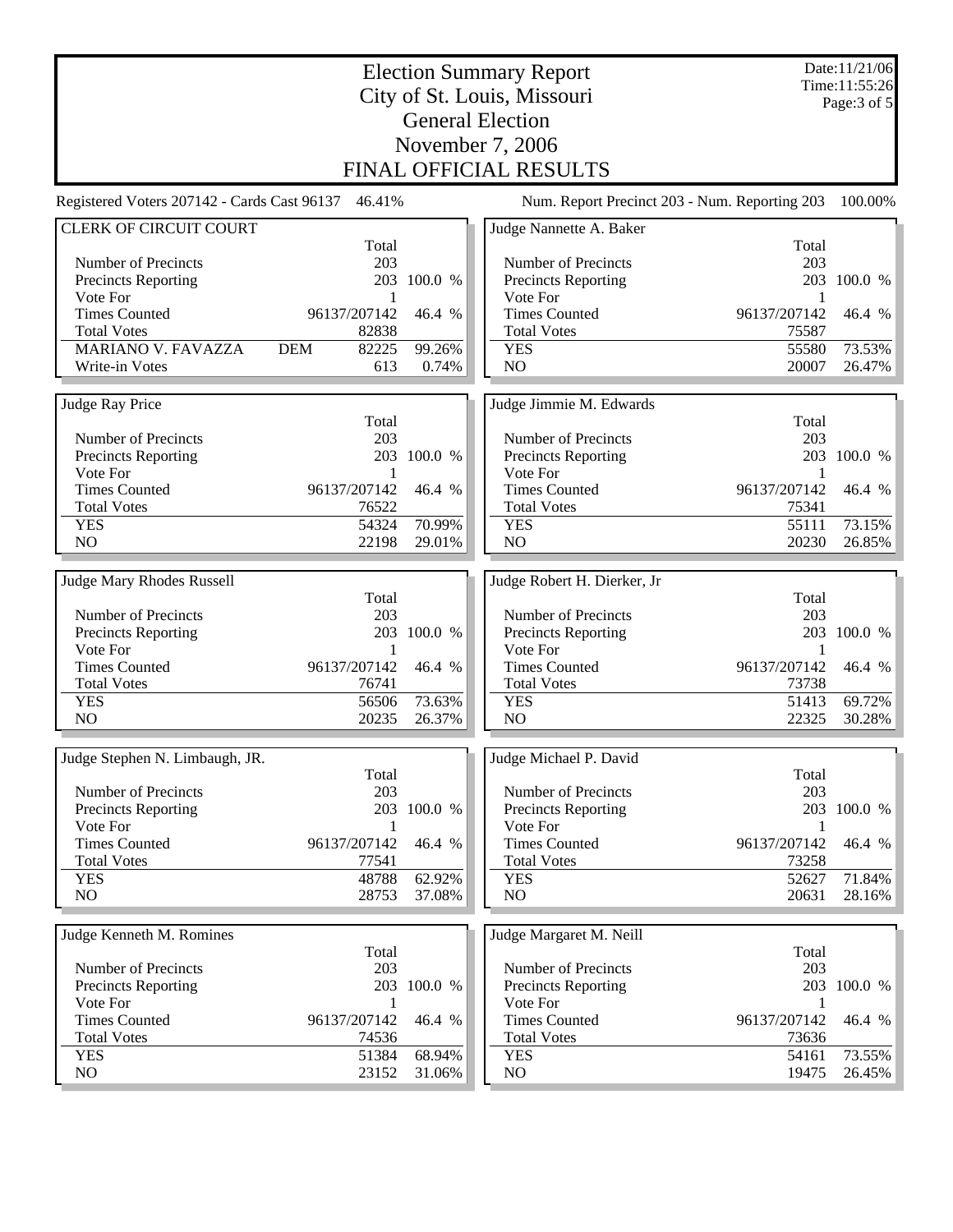|                                                        | Date:11/21/06<br>Time:11:55:26<br>Page: $4$ of $5$ |                  |                                               |                       |                  |  |  |  |  |
|--------------------------------------------------------|----------------------------------------------------|------------------|-----------------------------------------------|-----------------------|------------------|--|--|--|--|
| City of St. Louis, Missouri<br><b>General Election</b> |                                                    |                  |                                               |                       |                  |  |  |  |  |
| November 7, 2006                                       |                                                    |                  |                                               |                       |                  |  |  |  |  |
| FINAL OFFICIAL RESULTS                                 |                                                    |                  |                                               |                       |                  |  |  |  |  |
| Registered Voters 207142 - Cards Cast 96137            | 46.41%                                             |                  | Num. Report Precinct 203 - Num. Reporting 203 |                       | 100.00%          |  |  |  |  |
| <b>Judge Edward Sweeney</b>                            | Total                                              |                  | Judge Paula Perkins Bryant                    | Total                 |                  |  |  |  |  |
| Number of Precincts                                    | 203                                                |                  | Number of Precincts                           | 203                   |                  |  |  |  |  |
| Precincts Reporting                                    | 203                                                | 100.0 %          | Precincts Reporting                           |                       | 203 100.0 %      |  |  |  |  |
| Vote For                                               | 1                                                  |                  | Vote For                                      | 1                     |                  |  |  |  |  |
| <b>Times Counted</b>                                   | 96137/207142                                       | 46.4 %           | <b>Times Counted</b>                          | 96137/207142          | 46.4 %           |  |  |  |  |
| <b>Total Votes</b>                                     | 73366                                              |                  | <b>Total Votes</b>                            | 73463                 |                  |  |  |  |  |
| <b>YES</b><br>N <sub>O</sub>                           | 51918<br>21448                                     | 70.77%<br>29.23% | <b>YES</b><br>N <sub>O</sub>                  | 53635<br>19828        | 73.01%<br>26.99% |  |  |  |  |
|                                                        |                                                    |                  |                                               |                       |                  |  |  |  |  |
| Judge Donald L. McCullin                               |                                                    |                  | Judge Michael K. Mullen                       |                       |                  |  |  |  |  |
|                                                        | Total                                              |                  |                                               | Total                 |                  |  |  |  |  |
| Number of Precincts                                    | 203                                                |                  | Number of Precincts                           | 203                   |                  |  |  |  |  |
| <b>Precincts Reporting</b>                             | 203                                                | 100.0 %          | <b>Precincts Reporting</b>                    |                       | 203 100.0 %      |  |  |  |  |
| Vote For<br><b>Times Counted</b>                       | 1                                                  |                  | Vote For<br><b>Times Counted</b>              | $\mathbf{1}$          |                  |  |  |  |  |
| <b>Total Votes</b>                                     | 96137/207142<br>73168                              | 46.4 %           | <b>Total Votes</b>                            | 96137/207142<br>72797 | 46.4 %           |  |  |  |  |
| <b>YES</b>                                             | 52436                                              | 71.67%           | <b>YES</b>                                    | 52267                 | 71.80%           |  |  |  |  |
| N <sub>O</sub>                                         | 20732                                              | 28.33%           | N <sub>O</sub>                                | 20530                 | 28.20%           |  |  |  |  |
|                                                        |                                                    |                  |                                               |                       |                  |  |  |  |  |
| Judge Jack Garvey                                      |                                                    |                  | Judge Elizabeth Hogan                         |                       |                  |  |  |  |  |
|                                                        | Total                                              |                  |                                               | Total                 |                  |  |  |  |  |
| Number of Precincts                                    | 203                                                |                  | Number of Precincts                           | 203                   |                  |  |  |  |  |
| Precincts Reporting<br>Vote For                        | 203<br>1                                           | 100.0 %          | Precincts Reporting<br>Vote For               | 1                     | 203 100.0 %      |  |  |  |  |
| <b>Times Counted</b>                                   | 96137/207142                                       | 46.4 %           | <b>Times Counted</b>                          | 96137/207142          | 46.4 %           |  |  |  |  |
| <b>Total Votes</b>                                     | 72964                                              |                  | <b>Total Votes</b>                            | 73220                 |                  |  |  |  |  |
| <b>YES</b>                                             | 51039                                              | 69.95%           | <b>YES</b>                                    | 54241                 | 74.08%           |  |  |  |  |
| N <sub>O</sub>                                         | 21925                                              | 30.05%           | NO                                            | 18979                 | 25.92%           |  |  |  |  |
|                                                        |                                                    |                  |                                               |                       |                  |  |  |  |  |
| Judge Joan Moriarty                                    |                                                    |                  | Judge Barbara T. Peebles                      |                       |                  |  |  |  |  |
|                                                        | Total                                              |                  |                                               | Total                 |                  |  |  |  |  |
| Number of Precincts<br>Precincts Reporting             | 203                                                | 203 100.0 %      | Number of Precincts<br>Precincts Reporting    | 203                   | 203 100.0 %      |  |  |  |  |
| Vote For                                               | 1                                                  |                  | Vote For                                      | -1                    |                  |  |  |  |  |
| <b>Times Counted</b>                                   | 96137/207142                                       | 46.4 %           | <b>Times Counted</b>                          | 96137/207142          | 46.4 %           |  |  |  |  |
| <b>Total Votes</b>                                     | 73601                                              |                  | <b>Total Votes</b>                            | 74094                 |                  |  |  |  |  |
| <b>YES</b>                                             | 52662                                              | 71.55%           | <b>YES</b>                                    | 54454                 | 73.49%           |  |  |  |  |
| NO                                                     | 20939                                              | 28.45%           | NO                                            | 19640                 | 26.51%           |  |  |  |  |
|                                                        |                                                    |                  |                                               |                       |                  |  |  |  |  |
| Judge Michael F. Stelzer                               | Total                                              |                  | MO CONST AMEND 2                              | Total                 |                  |  |  |  |  |
| Number of Precincts                                    | 203                                                |                  | Number of Precincts                           | 203                   |                  |  |  |  |  |
| Precincts Reporting                                    |                                                    | 203 100.0 %      | <b>Precincts Reporting</b>                    |                       | 203 100.0 %      |  |  |  |  |
| Vote For                                               | 1                                                  |                  | Vote For                                      | 1                     |                  |  |  |  |  |
| <b>Times Counted</b>                                   | 96137/207142                                       | 46.4 %           | <b>Times Counted</b>                          | 96137/207142          | 46.4 %           |  |  |  |  |
| <b>Total Votes</b>                                     | 72685                                              |                  | <b>Total Votes</b>                            | 93573                 |                  |  |  |  |  |
| <b>YES</b>                                             | 50599                                              | 69.61%           | <b>YES</b>                                    | 62565                 | 66.86%           |  |  |  |  |
| NO.                                                    | 22086                                              | 30.39%           | NO.                                           | 31008                 | 33.14%           |  |  |  |  |